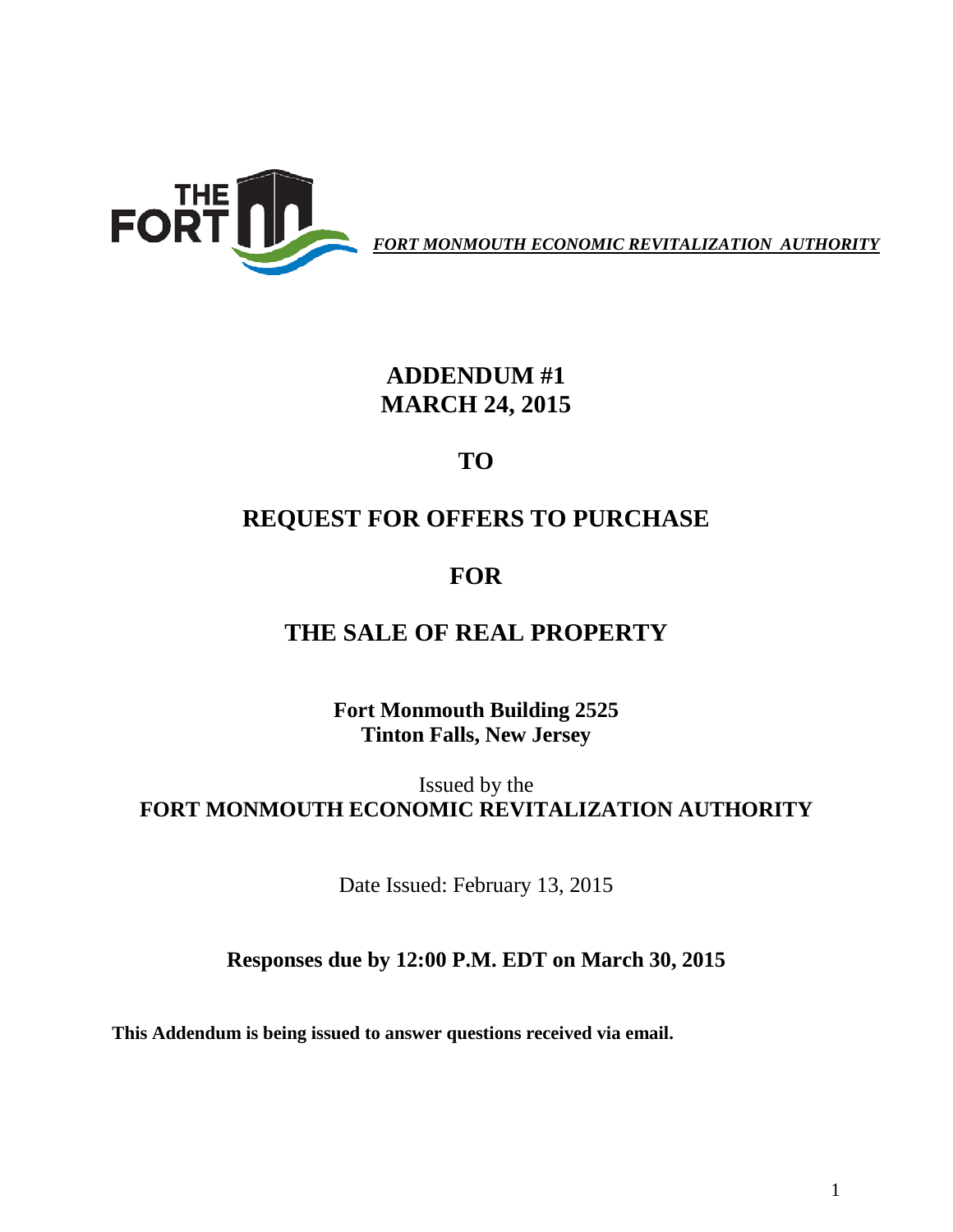1. Q: Numerous NJ State forms ask for a solicitation number. Is there a solicitation number associated with the RFOTP for Bldg 2525 or is there some other way to describe the RFOTP on NJ forms so that this particular action is recognized? (We have attempted to use RFOTP but at least one form will only accept numerals, not letters.)

#### **A: Leave those sections blank**

2. Q: The RFOTP states "The FOST indicates that the Army is in the process of completing the required investigation and if necessary, remedial actions will be planned for these areas." (page 4, para 1.1). Has the Army completed its investigation? If not, when is it expected to complete the investigation? If it has completed the investigation, what were the results? If remedial actions were required, what is the status of those actions?

#### **A: This investigation is still in progress and we do not have any completion information at this time.**

- 3. Q: Are there any records for Bldg 2525 that would reflect utility usage? If so, can those records for the last three years of use be made available? **A: The only utility that is metered on the Fort is gas and 2525 has geothermal heat. Therefore there is no usage data available.**
- 4. Q: The RFOTP states "Due diligence material and documents held by FMERA pertaining to the Property and/or buildings(s) will be made available for review and inspection by Potential Purchaser(s) during normal business hours at the FMERA office located on Fort Monmouth, New Jersey." We were told that those documents were not immediately available and that we would have to request those documents. Please consider this a request to review all documents pertaining to Building 2525, the 13.5 acre parcel of land associated with the building, and any other property issues associated with this RFOTP.

**A: All information we have can be downloaded at this link: <https://njfmera.sharefile.com/d/s4a37083bedf46939>**

- 5. Q: Is the sanitary sewer line between Bldg 2525 and the street severed and if so, what are the locations of the building connection point and nearest sewer line connection? **A: Yes, please see the following documents at the link in the answer to question #4: G. PDF and G 2525 water gas.pdf.**
- 6. Q: Is the water line between Bldg 2525 and the street severed and if so, what are the locations of the building connection point and nearest water line supply connection? **A: Yes please see the following documents at the link in the answer to question #4: G.PDF and G 2525 water gas.pdf.**
- 7. Q: Is there a Utilities "map" (underground and above ground) of the Property and could we have a copy of that document? Of particular interest are: What is the location of both water and sanitary sewer lines on the property and entrance points to the building?

**A: Please see the following documents at the link in the answer to question #4: G.PDF and G 2525 water gas.pdf.**